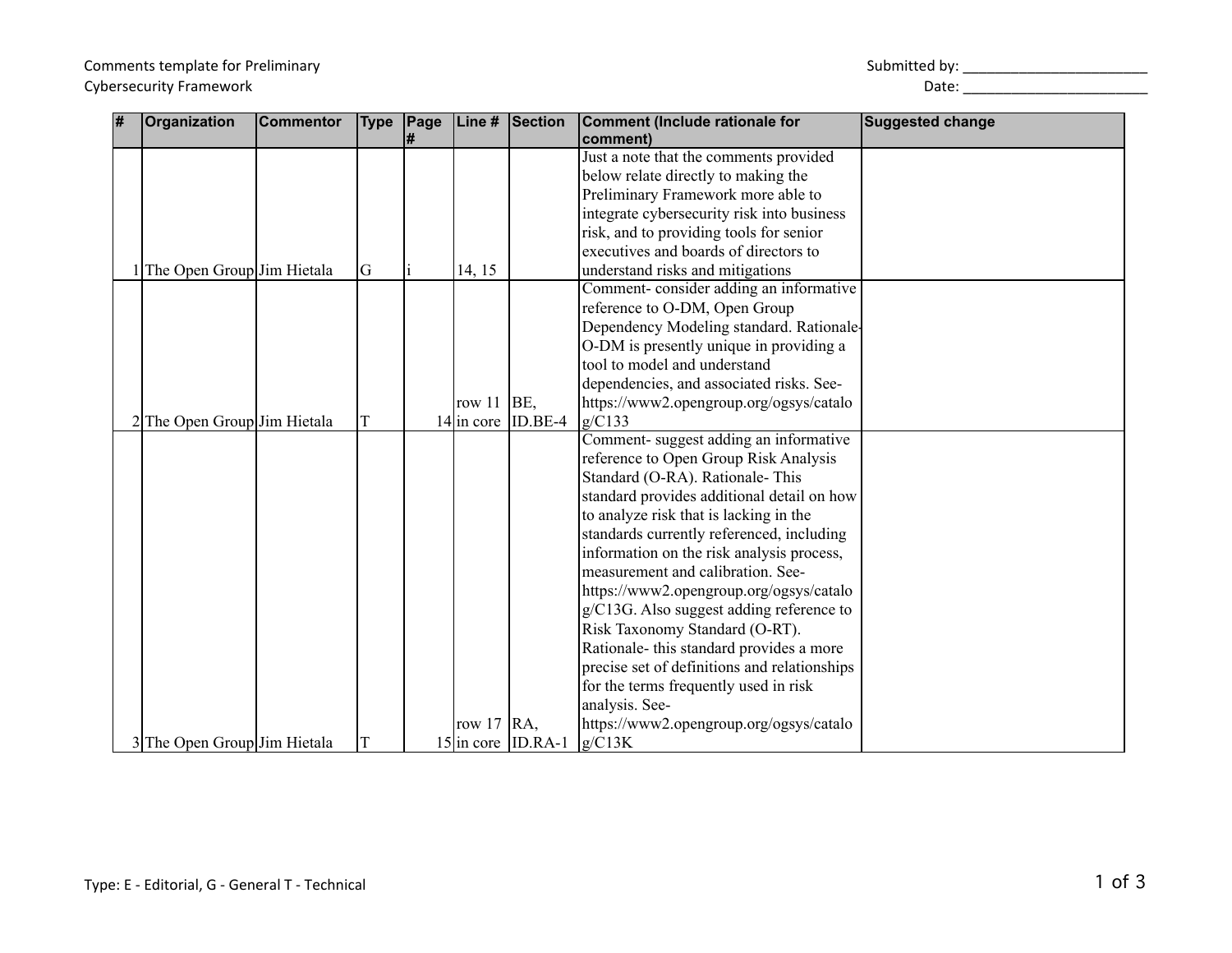## Comments template for Preliminary North Comments template for Preliminary Submitted by: \_\_\_\_\_\_\_\_\_\_\_\_\_\_\_\_\_\_\_\_\_\_\_\_\_\_\_\_\_ Cybersecurity Framework and the control of the control of the control of the control of the control of the control of the control of the control of the control of the control of the control of the control of the control of

|                              |  |                    |                      | Comment-suggest adding an informative        |  |
|------------------------------|--|--------------------|----------------------|----------------------------------------------|--|
|                              |  |                    |                      | reference to Risk Taxonomy Standard (O-      |  |
|                              |  |                    |                      | RT), section 3.4. Rationale- this section of |  |
|                              |  |                    |                      | the O-RT standard decomposes threat          |  |
|                              |  |                    |                      | event frequency into contact frequency,      |  |
|                              |  |                    |                      | probability of action, vulnerability, threat |  |
|                              |  |                    |                      | capability, and resistance strength, all of  |  |
|                              |  |                    |                      | which are critical to understanding threat   |  |
|                              |  |                    |                      | event frequency, and as a result, risk. See- |  |
|                              |  | row 19 $RA$ ,      |                      | https://www2.opengroup.org/ogsys/catalo      |  |
| 4 The Open Group Jim Hietala |  |                    | $16$ in core IS.RA-3 | g/C13K                                       |  |
|                              |  |                    |                      | Comment-suggest adding an informative        |  |
|                              |  |                    |                      | reference to Risk Taxonomy Standard (O-      |  |
|                              |  |                    |                      | RT), section 3.5. Rationale- this section of |  |
|                              |  |                    |                      | the O-RT standard decomposes loss            |  |
|                              |  |                    |                      | magnitude or impact into the elements that   |  |
|                              |  |                    |                      | contribute to impact, including              |  |
|                              |  |                    |                      | descriptions of numerous primary and         |  |
|                              |  |                    |                      | secondary loss factors. See-                 |  |
|                              |  | row 20 $ RA$ ,     |                      | https://www2.opengroup.org/ogsys/catalo      |  |
| 5 The Open Group Jim Hietala |  |                    | $16$ in core IS.RA-4 | g/C13K                                       |  |
|                              |  |                    |                      | Comment-suggest adding an informative        |  |
|                              |  |                    |                      | reference to Risk Analysis Standard (O-      |  |
|                              |  |                    |                      | RA), section 5, Basic Control                |  |
|                              |  |                    |                      | Considerations. Rationale- this section of   |  |
|                              |  |                    |                      | the O-RA standard describes various          |  |
|                              |  |                    |                      | control categories that can be used in risk  |  |
|                              |  |                    |                      | response. See-                               |  |
|                              |  |                    | row 21 $RA, IS.R$    | https://www2.opengroup.org/ogsys/catalo      |  |
| 6 The Open Group Jim Hietala |  | 16 in core $ A-5 $ |                      | g/C13G.                                      |  |
|                              |  |                    |                      |                                              |  |